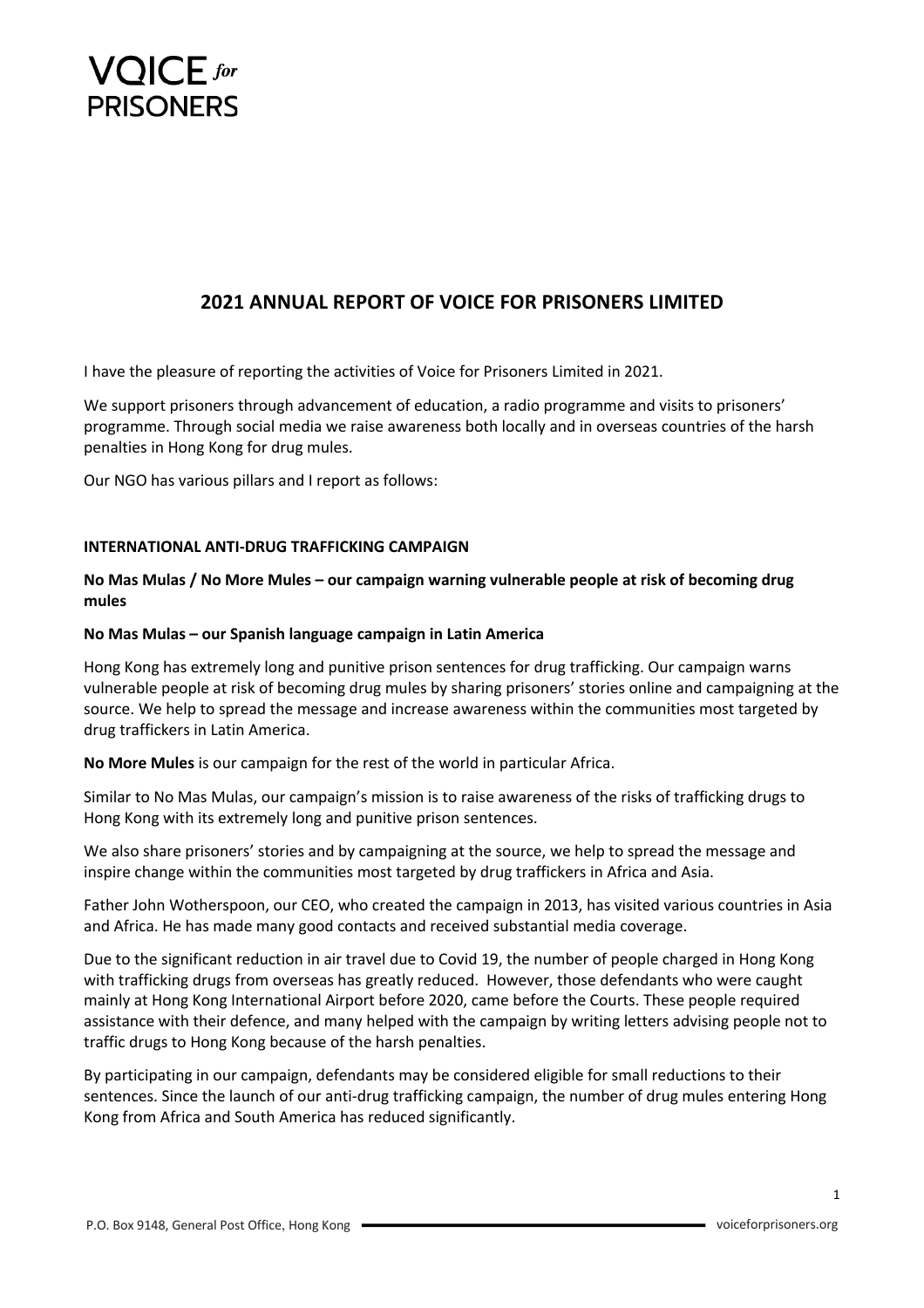

As mentioned in our 2020 Annual Report, we continued to witness a trend where drugs were sent to Hong Kong by post. Many people, particularly foreign domestic helpers, were induced to collect these parcels from the Post Office and were caught by either the Police or Customs.

In 2021, we received a grant from the Government trust fund called Beat Drugs Fund and were able to employ 2 part employees, a project manager and a creative digital strategist, to promote our message both locally and overseas. We have worked closely with domestic helper charities Enrich and PathFinders and young sex workers charity Teen's Key to spread our message.

#### **PRISON VISITATION ON AIR**

Hong Kong prisoners are allowed only one ten-minute phone call every month. The weekly hour-and-a-half radio segment *Prison Visitation on Air* by-passes that strict regulation. The radio programme has become a critical lifeline for prisoners, especially foreigners, who have no local family support. Prisoners and their families can phone in requests to read letters, play special songs and exchange messages in many languages.

In 2021, Voice for Prisoners provided funding for this radio programme – the only English-language radio show catering to non-Chinese inmates – on air. It is hosted by Bruce Aitken and airs every Sunday night on AM 1044 Metro Plus from 8.30pm to 10pm.

In December 2021, Far East Masonic Benevolence Fund Corporation donated to us HK\$ 156,000 for the cost of the radio programme in 2022.

## **EDUCATION FUND**

We believe that education is the key to success after a prisoner is released from prison. We provide financial aid for educational courses and procurement of educational materials in various languages.

During the course of the year, we received a donation in the sum of HK\$ 100,000 to our Education Fund.

#### **FUND RAISING**

During 2021 we applied again for funding from the Beat Drugs Fund. The result of our application to the Beat Drugs Fund will not be known until the first quarter of 2022.

During the year we received donations from various sources as our work became known to those who wish to help those who are imprisoned.

#### **VISITS TO PRISONERS AND POSTAL SERVICE**

Emily Ma, one of our volunteers, started in 2021 a programme of visits to prisoners. We also continue to help prisoners with speeding up communications to their loved ones by using technology.